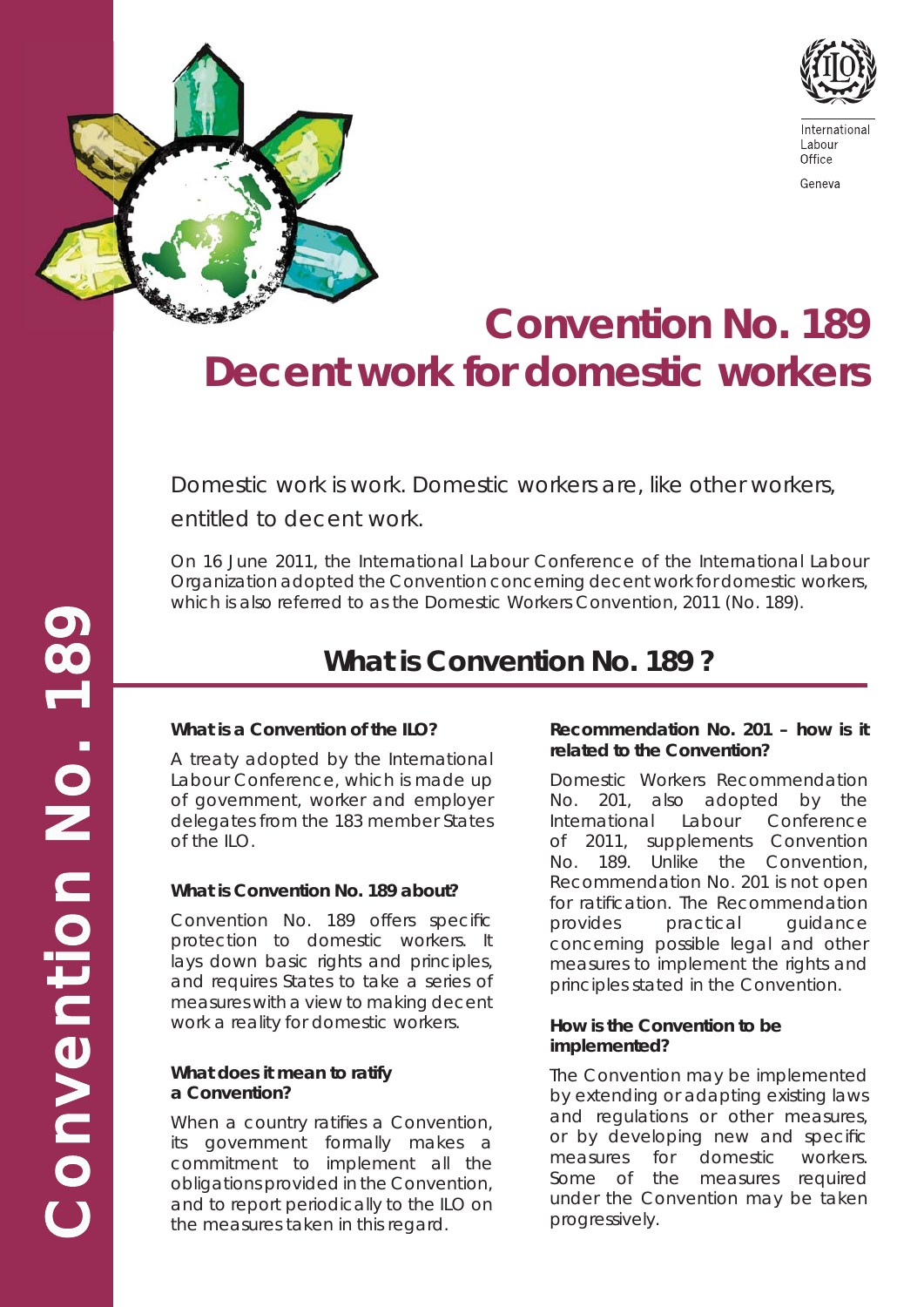### **Who is covered by Convention No. 189 ?**

#### **What is domestic work?**

Convention No. 189 defines domestic work as "work performed in or for a household or households".

This work may include tasks such as cleaning the house, cooking, washing and ironing clothes, taking care of children, or elderly or sick members of a family, gardening, guarding the house, driving for the family, even taking care of household pets.

#### **Who is a domestic worker?**

Under the Convention, a domestic worker is "any person engaged in domestic work within an employment relationship".

A domestic worker may work on full-time or part-time basis; may be employed by a single household or by multiple employers; may be residing in the household of the employer (live-in worker) or may be living in his or her own residence (live-out). A domestic worker may be working in a country of which she/he is not a national.

All domestic workers are covered by Convention No. 189, although countries may decide to exclude some categories, under very strict conditions.

#### **Who is the employer of a domestic worker?**

The employer of a domestic worker may be a member of the household for which the work is performed, or an agency or enterprise that employs domestic workers and makes them available to households.

#### **In implementing the Convention, will workers and employers be consulted?**

The provisions of the Convention are to be implemented in consultation with the most representative workers' and employers' organizations (Article 18).

In addition, the Convention requires Governments to consult with the most representative organizations of employers and workers and, where they exist, with organizations that represent domestic workers and organizations that represent employers of domestic workers on four particular matters: (i) identifying categories of workers who would be excluded from the scope of the Convention; (ii) measures on occupational safety and health; (iii) measures on social security; and (iv) measures to protect workers from abusive practices by private employment agencies (Articles 2, 13 & 15).

#### **What can domestic workers do to enjoy the protections offered by Convention No. 189?**

Convention No. 189 affirms the fundamental rights of domestic workers. It sets minimum labour standards for domestic workers.

Domestic workers can:

- organize & mobilize support for the ratification and implementation of the Convention by their Governments;
- use the provisions of the Convention and the Recommendation to influence changes in laws and improve the working and living conditions of domestic workers, regardless of whether or not the country in which they work has ratified Convention No. 189.

## *Decent work for domestic workers*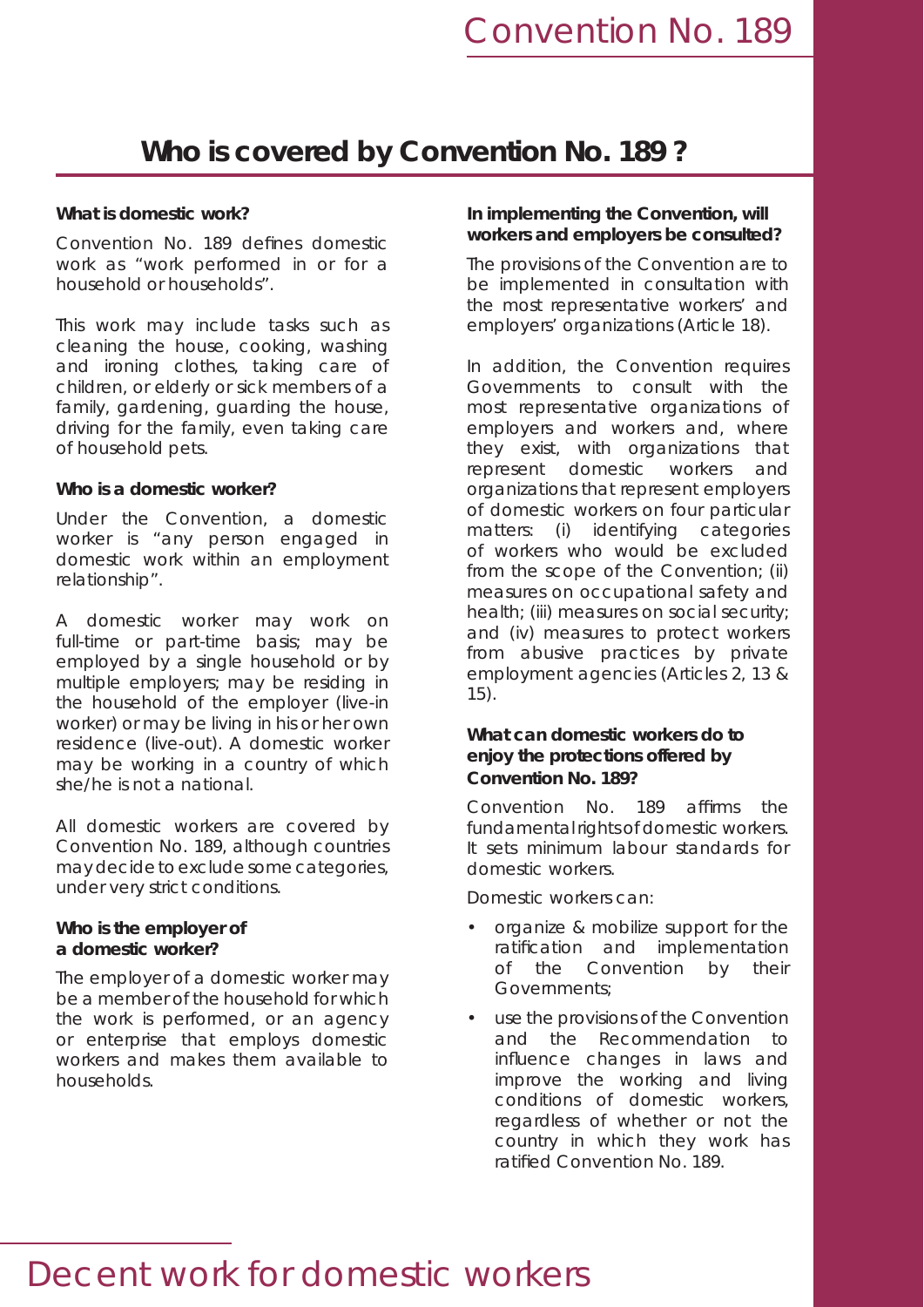### *Convention No. 189*

### **What are the minimum standards set by Convention No. 189 for domestic workers?**

#### **Basic rights of domestic workers**

- Promotion and protection of the human rights of all domestic workers (Preamble; Article 3).
- Respect and protection of fundamental principles and rights at work: (a) freedom of association and the effective recognition of the right to collective bargaining; (b) elimination of all forms of forced or compulsory labour; (c) abolition of child labour; and (d) elimination of discrimination in respect of employment and occupation (Articles 3, 4, 11).
- Effective protection against all forms of abuse, harassment and violence (Article 5).
- Fair terms of employment and decent living conditions (Article 6).

#### **Information on terms and conditions of employment**

• Domestic workers must be informed of their terms and conditions of employment in an easily understandable manner, preferably through a written contract (Article 7).

#### **Hours of work**

- Measures aimed at ensuring equal treatment between domestic workers and workers generally with respect to normal hours of work, overtime compensation, periods of daily and weekly rest, and annual paid leave (Article 10).
- Weekly rest period of at least 24 consecutive hours (Article 10).
- Regulation of stand-by hours (periods during which domestic workers are not free to dispose of their time as they please and are required to remain at the disposal

of the household in order to respond to possible calls) (Article 10).

#### **Remuneration**

- Minimum wage if a minimum wage exists for other workers (Article 11).
- Payment of wages must be paid in cash, directly to the worker, and at regular interval of no longer than one month. Payment by cheque or bank transfer – when allowed by law or collective agreements, or with worker's consent (Article 12)
- In-kind payment is allowed under 3 conditions: only a limited proportion of total remuneration; monetary value is fair and reasonable; the items or services given as in-kind payment are of personal use by and benefit to the workers. This means that uniforms or protective equipments are not to be regarded as payment in kind, but as tools that the employer must provide to the workers at no cost to them for the performance of their duties (Article 12).
- Fees charged by private employment agencies are not to be deducted from the remuneration (Article 15).

#### **Occupational safety and health**

- Right to safe and healthy working environment (Article 13).
- Measures are put in place to ensure workers' occupational safety and health (Article 13).

#### **Social security**

- Social security protection, including maternity benefits (Article 14).
- Conditions that are not less favourable than those applicable to workers generally (Article 14).

## *Decent work for domestic workers*